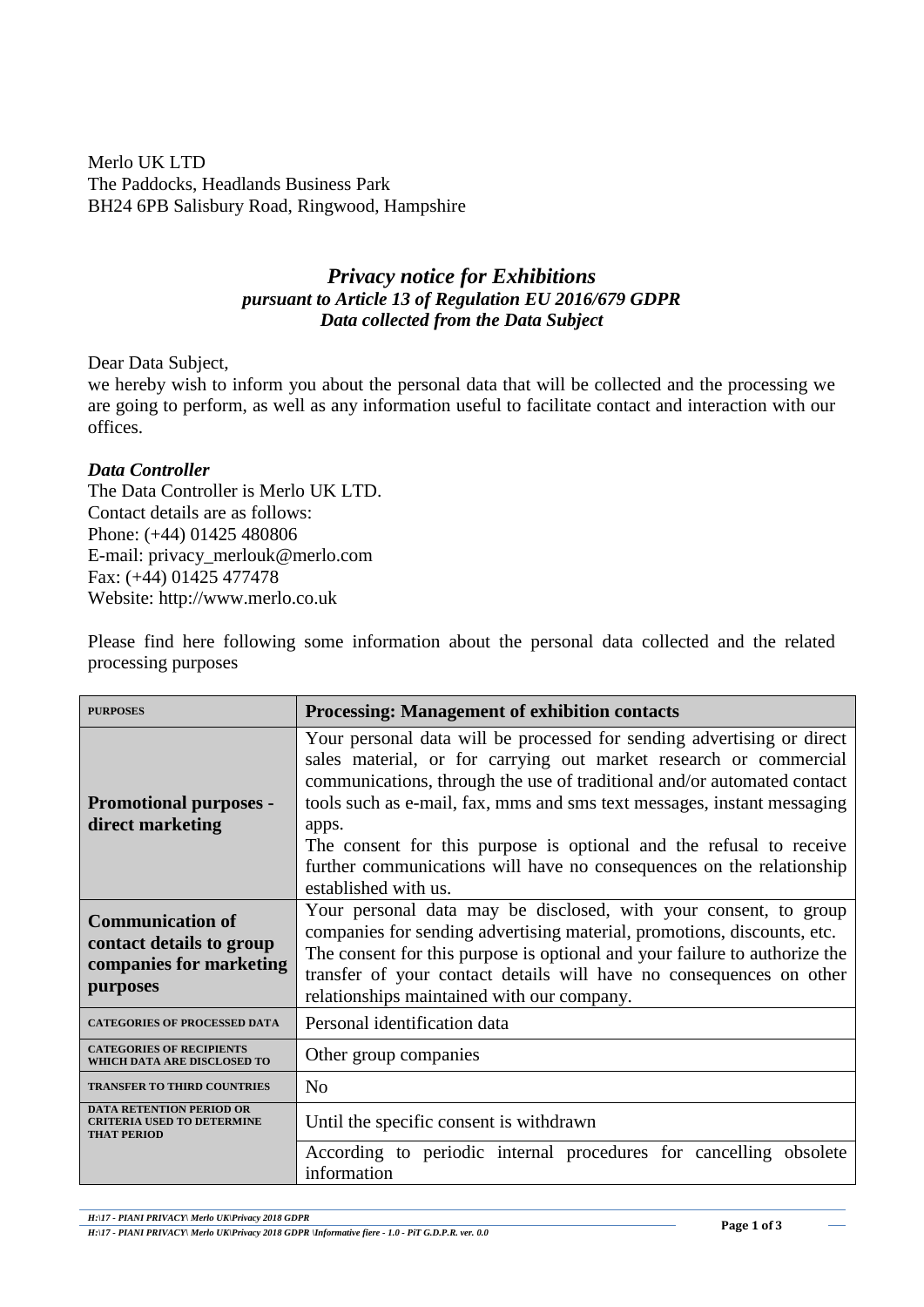| <b>LEGAL GROUND FOR THE</b><br><b>PROCESSING</b>   | Data Subject's consent |
|----------------------------------------------------|------------------------|
| <b>AUTOMATED DECISION-MAKING</b><br><b>PROCESS</b> | N <sub>O</sub>         |
| <b>PROFILING</b>                                   | NΟ                     |

Your personal data will be processed manually and electronically in compliance with the principles of necessity and relevance by adopting appropriate security measures for the fulfilment of the indicated purposes.

Your personal data will be processed by subjects expressly authorized and trained in matters of personal data protection; the IT technicians and staff overseeing the operation of our IT system will be able to access the data incidentally.

We also inform you briefly that you have the right to request information on your personal data that we are processing, ask for its rectification or erasure, as well as to oppose the processing, request the restriction of the processing and the portability of the data according to the provisions of Articles 15 to 22 of the Regulation EU 2016/679 GDPR (copy of the text of the mentioned articles can be requested at the addresses indicated above).

You are entitled, at any time, to lodge a complaint with a territorially competent supervisory authority.

If the processing is based in whole or in part on your consent, you have the right to freely withdraw it at any time through the contact details indicated above. The processing performed in compliance with the consent given and the related legal effects will remain valid even after the possible withdrawal of the consent.

For any clarification or communication regarding the processing of your data, please do not hesitate to contact us.

> The Data Controller Merlo UK LTD

Latest update: 02/04/2019 - Version 1.0